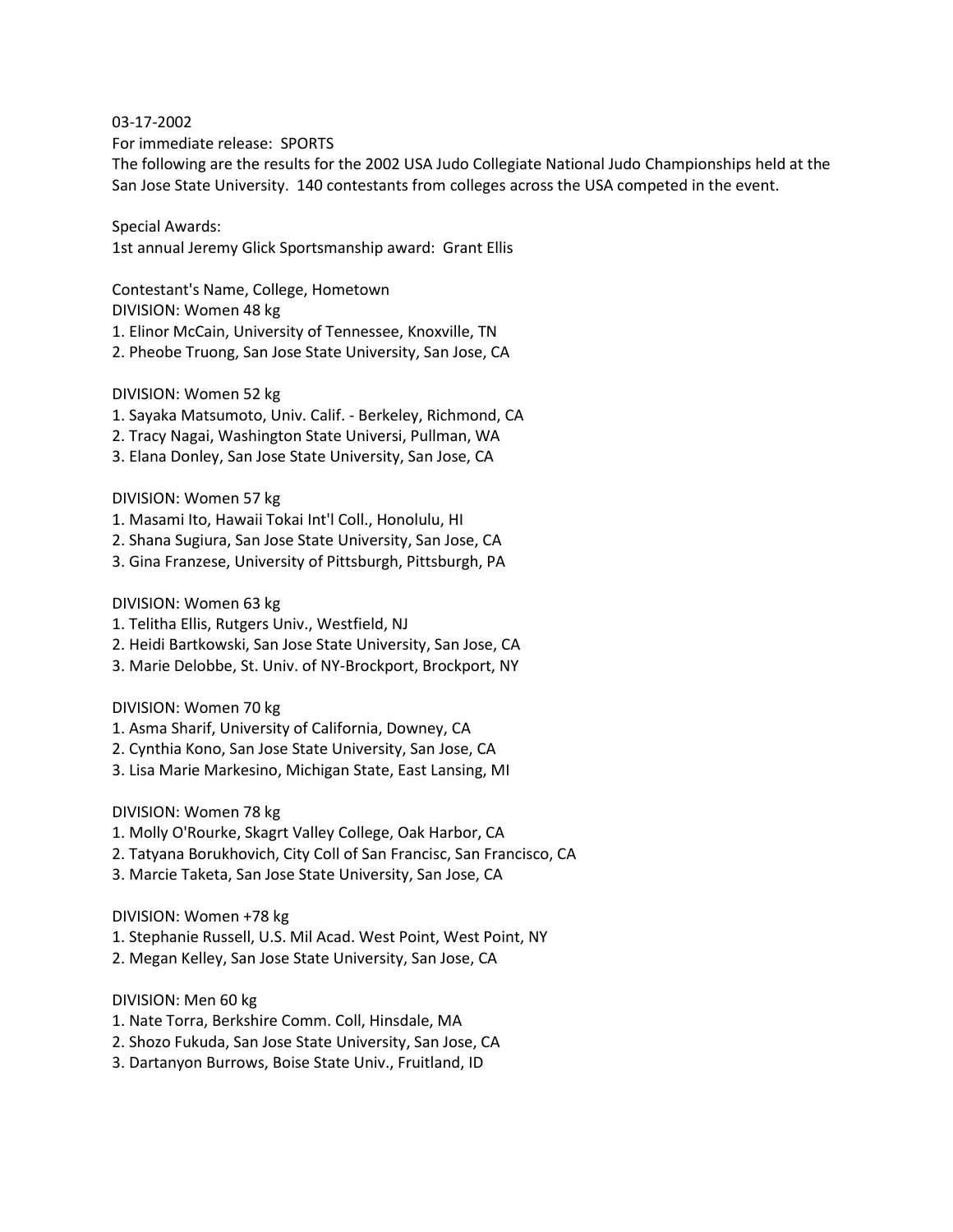DIVISION: Men 66 kg

- 1. David Fukuda, Boise State Univ., Fruitland, ID
- 2. Morgan Koyama, Hawaii Tokai Int'l Coll., Honolulu, HI
- 3. Constantino Kouyialis, San Jose State University, San Jose, CA

## DIVISION: Men 73 kg

- 1. Tulio Perrone, Cumberland College, Williamsburg, KY
- 2. Aaron Raney, Univ. of Hawaii-Honolulu, Kaneohe, HI
- 3. Jose Bencosme, San Jose State University, San Jose, CA

## DIVISION: Men 81 kg

- 1. Robert Clarke, San Jose State University, San Jose, CA
- 2. Yujin Toma, Fresno State, Fresno, CA
- 3. David Ellis, Rutgers Univ., Westfield, NJ

# DIVISION: Men 90 kg

- 1. Eitan Gelber, San Jose State University, San Jose, CA
- 2. Daisuke Hirata, Cumberland College, Williamsburg, KY
- 3. Patrick Kong, San Jose State University, San Jose, CA

## DIVISION: Men 100 kg

- 1. Guido Lang, Penn State University, State College, PA
- 2. John Gilbert, Iowa State University, Iowa Falls, IO
- 3. Joseph Ferguson, Cumberland College, Hamilton, OH

# DIVISION: Men +100 kg

- 1. John Leonhardt, San Jose State University, San Jose, CA
- 2. Bryan Sonnier, Univ. of Louisiana-lafayt, Opelousas, LA
- 3. Aaron Ruthnick, San Jose State University, San Jose, CA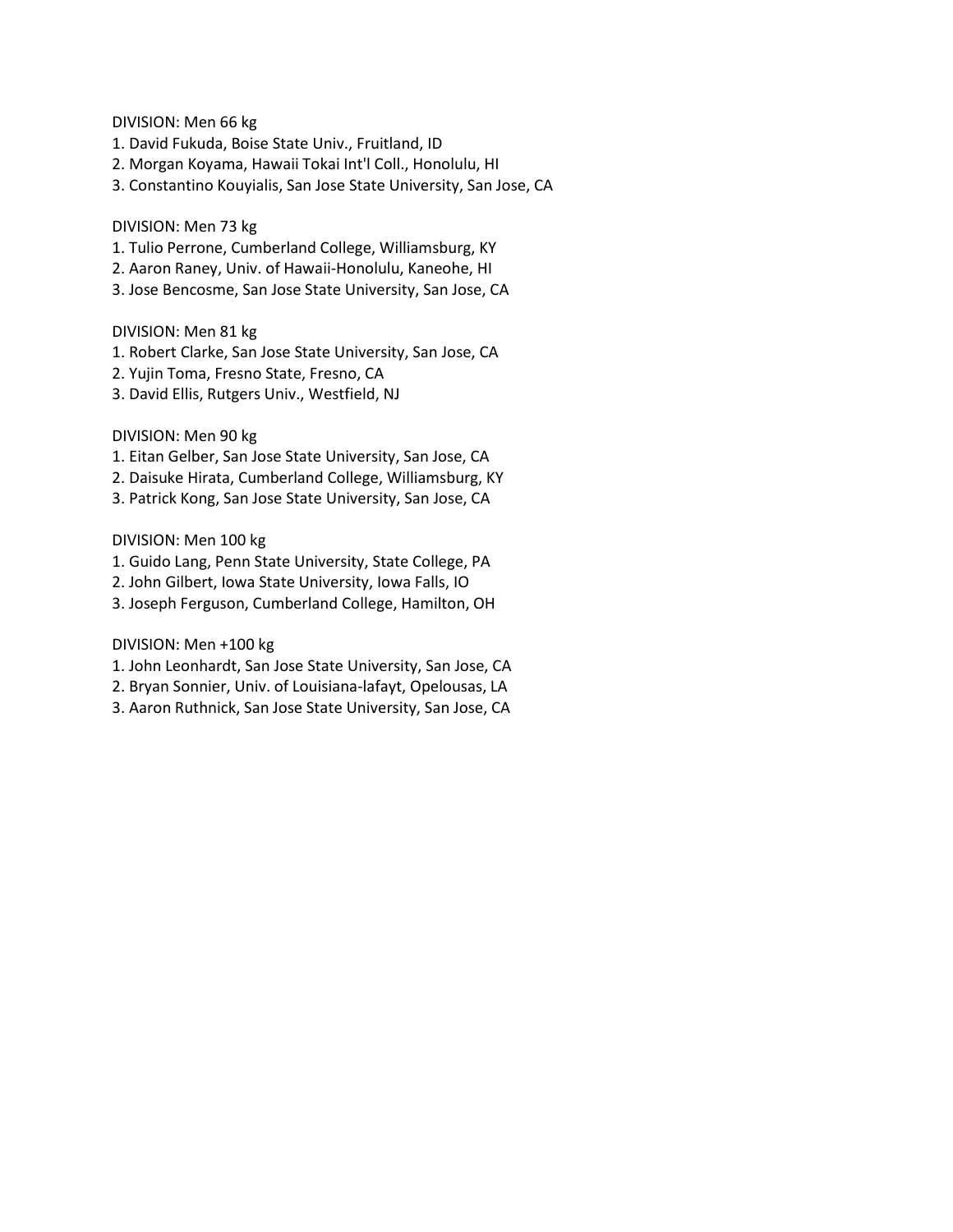Results by College (all divisions)

 Point System: Place won | Point Value

- 1 5
- 2 3
- 3 2

| Total #1 #2 #3 <br>College name                             |
|-------------------------------------------------------------|
| 1. San Jose State University<br>45<br>6<br>3<br>6           |
| 2. Cumberland College<br>10<br>1<br>1<br>1                  |
| 3. Hawaii Tokai Int'l Coll.<br>1<br>1<br>8.<br>- 0          |
| 4. Rutgers Univ.<br>7<br>1<br>0<br>1                        |
| 4. Boise State Univ.<br>1<br>1<br>7<br>0                    |
| 5. U.S. Mil Acad. West Point<br>5<br>1<br>0                 |
| 5. Berkshire Comm. Coll<br>5<br>1<br>O                      |
| 5. University of California<br>5.<br>1<br>0<br>O            |
| 5. Penn State University<br>5<br>1<br>0<br>0                |
| 5. Univ. Calif. - Berkeley<br>5.<br>1<br>0<br>O             |
| 5. Skagrt Valley College<br>5<br>1<br>Ω<br>O                |
| 5. University of Tennessee<br>5<br>1<br>O<br>O              |
| 1<br>6. Fresno State<br>0<br>3<br>0                         |
| 6. Univ. of Louisiana-lafayt<br>3<br>0<br>1<br>O            |
| 6. Washington State Universi<br>3.<br>0<br>1<br>O           |
| 6. Iowa State University<br>0<br>1<br>0<br>3                |
| 6. City Coll of San Francisc<br>3<br>0<br>1<br>0            |
| 6. Univ. of Hawaii-Honolulu<br>3<br>O<br>1<br>O             |
| 7. Michigan State<br>$\mathfrak{p}$<br>0<br>1<br>0          |
| 7. University of Pittsburgh<br>$\mathcal{P}$<br>0<br>0<br>1 |
| 7. St. Univ. of NY-Brockport<br>2<br>1<br>0<br>0            |

Results by College (Female Divisions only)

 Point System: Place won | Point Value  $\begin{array}{ccc} 1 & 5 \\ 2 & 3 \end{array}$  $\begin{array}{ccc} 2 & 3 \\ 3 & 2 \end{array}$  $\overline{3}$ College name  $|Total| # 1 | # 2 | # 3 |$  1. San Jose State University 19 0 5 2 2. University of California 5 1 0 0 2. Hawaii Tokai Int'l Coll. 5 1 0 0 2. Rutgers Univ. 5 1 0 0 2. Univ. Calif. - Berkeley 5 1 0 0 2. Skagrt Valley College 5 1 0 0 2. University of Tennessee 5 1 0 0 2. U.S. Mil Acad. West Point 5 1 0 0